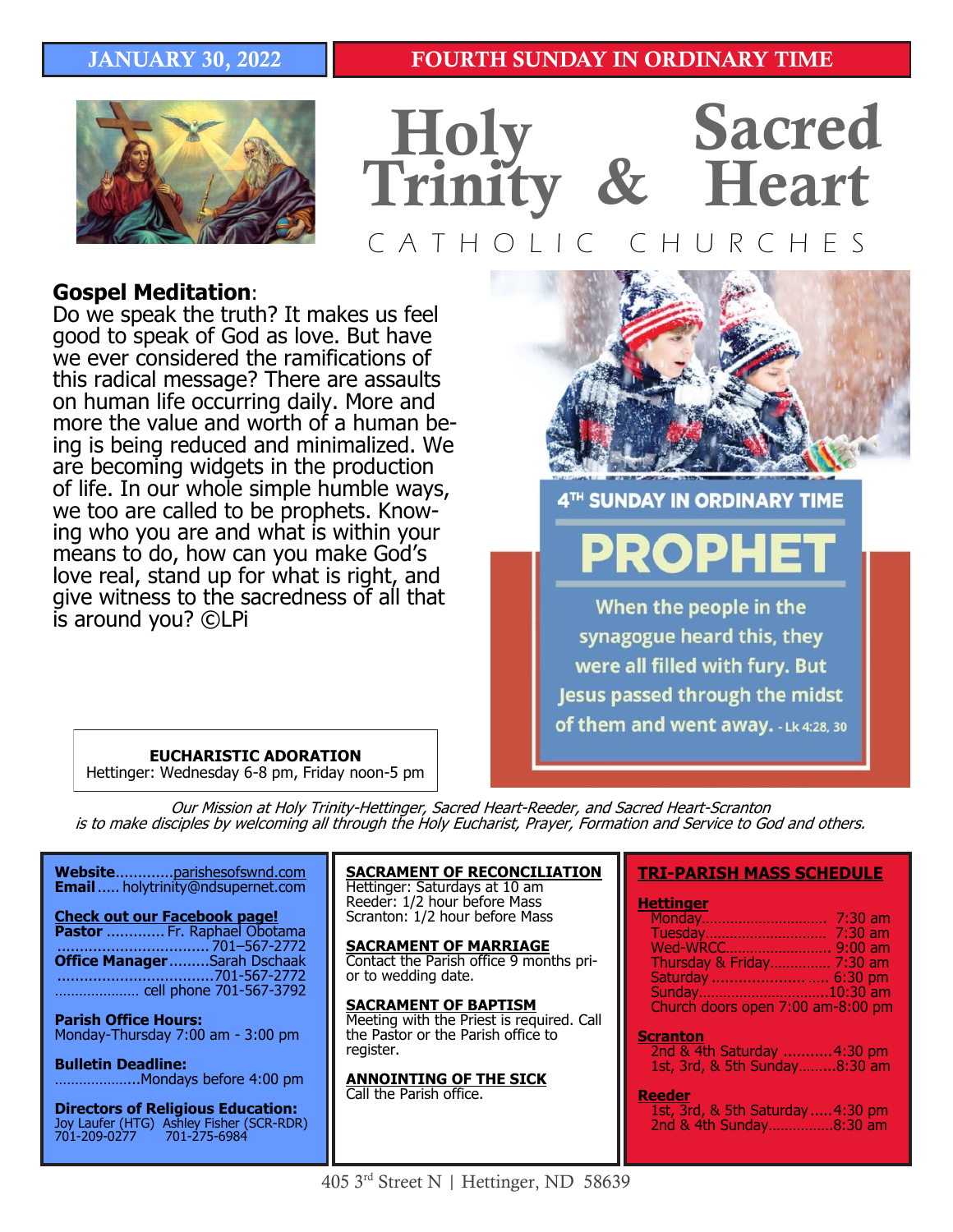### Welcome All Newcomers!

If you have been attending Mass and have not yet registered to become a member of our Parish, please contact the Parish office.

# Mass Intentions

| <b>MONDAY</b><br>Communion Service-Rita Steinbach                                          | <b>Example 14 JANUARY 31</b><br>Saint John Bosco, Priest and Religious Founder | 7:30 AM             |
|--------------------------------------------------------------------------------------------|--------------------------------------------------------------------------------|---------------------|
| <b>TUESDAY And Allege to the State of T</b><br>+Lee Timm-Lee Timm Family                   | <b>FEBRUARY 1</b>                                                              | 7:30 AM             |
| WED./WRCC FEBRUARY 2<br>The Presentation of the Lord<br>+Amelia Heck-Bob and Jeanne Kudrna |                                                                                | 9:00 AM             |
| THURSDAY FEBRUARY 3<br>+Amelia Heck-Altar Society                                          | Saint Blaise, Bishop and Martyr; Saint Ansgar, Bishop                          | 7:30 AM             |
| <b>FRIDAY</b><br>Special Intention-Don and Cindy Stecher                                   | <b>FEBRUARY 4</b>                                                              | 7:30 AM             |
| SATURDAY<br>Reeder                                                                         | <b>FEBRUARY 5</b>                                                              | 4:30 PM             |
| <b>February Birthdays and Anniversaries</b>                                                |                                                                                | 6:30 PM             |
| <b>SUNDAY Example 2014</b><br>Fifth Sunday in Ordinary Time                                | <b>FEBRUARY 6</b>                                                              |                     |
| Scranton<br><b>February Birthdays and Anniversaries</b>                                    |                                                                                | 8:30 AM<br>10:30 AM |



READER: DeNae Henderson<br>SERVERS: Volunteer EUCH. MINISTER: Terry Henders<br>ROSARY: Priscilla Timm WRCC COMMUNION: Jeanne Kudrna

SERVERS: Volunteer Volunteer Ella Friebel and Micah Kilzer<br>TRIERS: Leonard and Toots Bjerklie (Ella Friebel and Brennan Friebel USHERS: Leonard and Toots Bjerklie Jeremy and Brennan Friebel<br>
GREETER/GIFTS: Celie Buckmier and Marlene Sass Jeremy Friebel Family Celie Buckmier and Marlene Sass Jeremy Friebel Family<br>Terry Henderson Terry Friebel Sass John Joyce HOSPITAL MINISTER: Rhonda Honeyman

### **SACRED HEART-SCRANTON SUN. FEB. 6 8:30 AM**

MASS INTENTION: February Bill<br>
<u>GIFT BEARERS</u>: Tenny Kelne<br>
READER: Dick Mack<br>
EUCH. MINISTER: Cindy Miller **EUCH. MINISTER:** 

MASS INTENTION: February Birthdays and Anniversaries GIFT BEARERS: Tenny Kelner and Cindy Miller

|                          | Parish Leadership                                               |  |  |  |
|--------------------------|-----------------------------------------------------------------|--|--|--|
|                          | <b>Parish Council chairperson</b>                               |  |  |  |
|                          | Htg- Joy Laufer Vice-Chair-Robert Knutson                       |  |  |  |
|                          | Rdr- Mike Mellmer                                               |  |  |  |
|                          | Scr- Richard Mack                                               |  |  |  |
| <b>Music coordinator</b> |                                                                 |  |  |  |
|                          | Htg- Karen Kobilansky                                           |  |  |  |
|                          | Rdr- Carol Jacobs                                               |  |  |  |
|                          | Scr- Katie Dilse                                                |  |  |  |
|                          | <b>Stewardship chairperson</b>                                  |  |  |  |
|                          | Htg- Ben Kautzman                                               |  |  |  |
|                          | Rdr- Ryan Honeyman                                              |  |  |  |
|                          | Scr- Shawn Pierce                                               |  |  |  |
|                          | <b>Altar Society chairperson</b>                                |  |  |  |
|                          | Htg- LaNae Kristy, Patty Ness, & Steph Kennedy                  |  |  |  |
|                          | Rdr- Lou Ann Eaton                                              |  |  |  |
|                          | Devon Miller, Medora Stevenson<br>Scr-                          |  |  |  |
|                          | Cindy Miller, Ashley Fisher                                     |  |  |  |
|                          | <b>Finance chairperson</b>                                      |  |  |  |
|                          | Htg- Magnus Meier                                               |  |  |  |
|                          | Rdr- Ryan Honeyman                                              |  |  |  |
|                          | Shawn Pierce<br>$Scr-$                                          |  |  |  |
|                          | <b>Trustees</b>                                                 |  |  |  |
|                          | Htg- Mahlon Schweigert & Kathy Jahner                           |  |  |  |
|                          | Rdr-                                                            |  |  |  |
|                          | Blake Honeyman & Jim Brown<br>Brenda Wedwick & Doreen Henderson |  |  |  |
|                          | Scr-                                                            |  |  |  |
|                          |                                                                 |  |  |  |
|                          |                                                                 |  |  |  |

# Readings For Sunday **February 6, 2022**

Reading 1: Isaiah 6:1-2a, 3-8 Responsorial Psalm: Psalm 138:1-2, 2-3, 4-5, 7-8 Reading 2: 1 Corinthians 15:1-77 or 15:3-8, 11 Gospel Reading: Luke 5:1-11

### **WE ARE IN NEED OF READERS AND ROSARY LEADERS**

# **SATURDAY FEBRUARY 5 6:30 PM SUNDAY FEBRUARY 6 10:30 AM**

Carla Schneider<br>Rhonda Honeyman

### **SACRED HEART-REEDER SAT. FEB. 5 4:30 PM**

**EUCH. MINISTER:** Heidi Melln<br>ROSARY: Jim Brown ROSARY:

MASS INTENTION: February Birthdays and Anniversaries GREETERS/GIFTS: Mike and Heidi Mellmer MASS INTENTION: February Birthdays<br>
GREETERS/GIFTS: Mike and Heidi Mel<br>
READER: Rhonda Honeyman<br>
EUCH. MINISTER: Heidi Mellmer

# 2| Holy Trinity & Sacred Heart